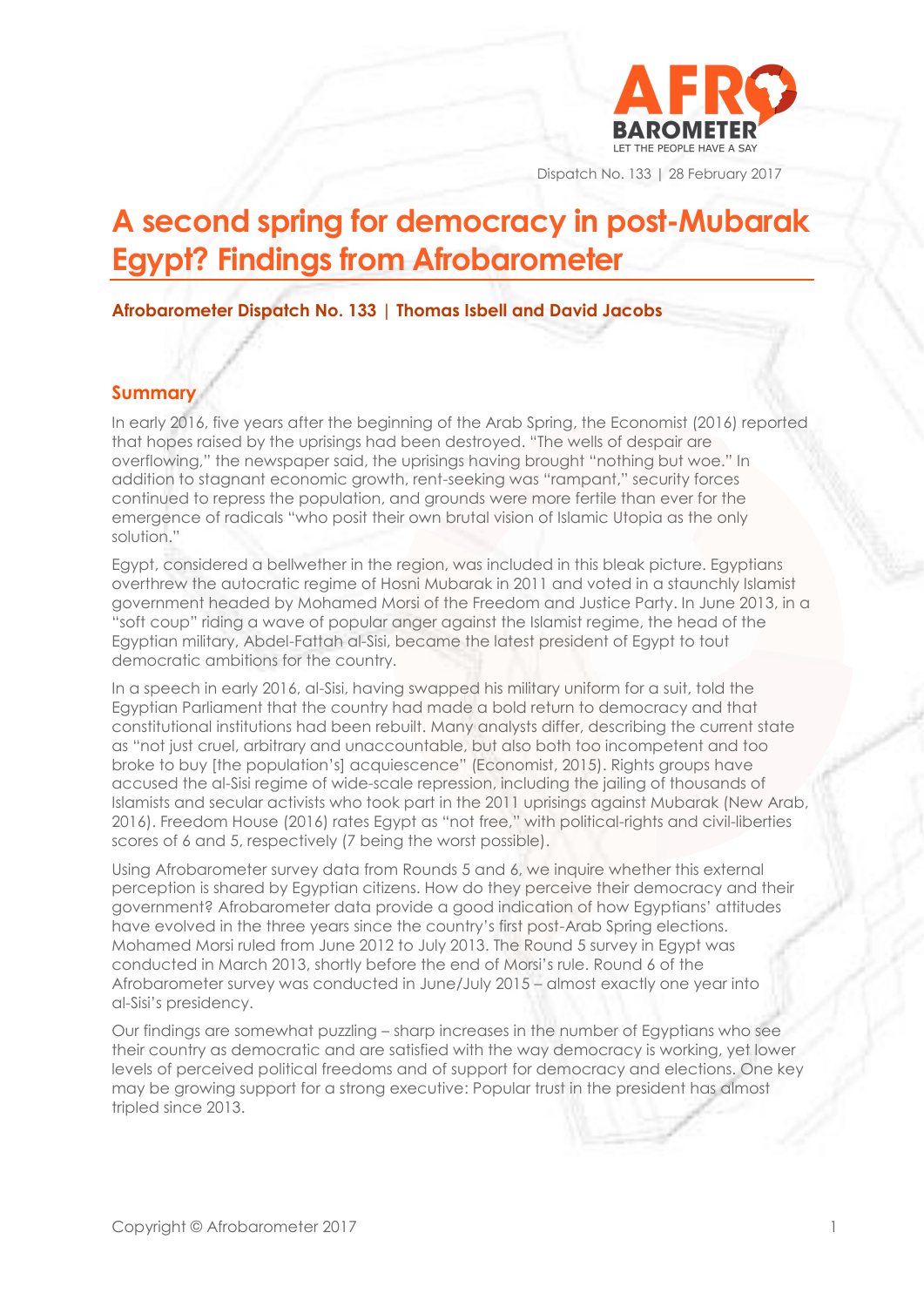

# **Afrobarometer survey**

Afrobarometer is a pan-African, non-partisan research network that conducts public attitude surveys on democracy, governance, economic conditions, and related issues across more than 30 countries in Africa. After five rounds of surveys between 1999 and 2013, results of Round 6 surveys (2014/2015) are currently being published. Afrobarometer conducts face-toface interviews in the language of the respondent's choice with nationally representative samples of 1,200 or 2,400 respondents.

The Afrobarometer team in Egypt, supervised by One for Research and Polling, interviewed 1,200 adult Egyptians in June and July 2015. A sample of this size yields country-level results with a margin of error of +/-3% at a 95% confidence level. One previous survey was conducted in Egypt in 2013.

# **Key findings**

- Citizens' perceptions that Egypt is a democracy have doubled since 2013. Four in 10 respondents now say their country is "a full democracy" (11%) or "a democracy with minor problems" (31%) – about equal to the proportion who see it as "not a democracy" (14%) or "a democracy with major problems" (28%).
- Similarly, a majority (56%) almost twice as many as in 2013 say they are "fairly satisfied" or "very satisfied" with the way democracy is working in their country.
- However, Egypt ranks well below the continental average in its support for democracy (54%) and its rejection of non-democratic regimes such as one-party rule (60%), one-man rule (49%), and especially military rule (33%).
- When Egyptians are asked what the word "democracy" means to them, the most frequent responses are "civil liberties and personal freedoms" and "equality and justice."
- While majorities say they feel at least "somewhat" free to say what they think (75%), to join any political organisation they want (62%), and to vote as they wish (70%), these proportions have declined since 2013.
- Support for choosing leaders through elections has dropped from 87% in 2013 to 67% in 2015, and only about four in 10 citizens (43%) support multiparty competition.
- An increasing number of Egyptians favour a strong president who makes laws (29%, up from 15% in 2013) and is not accountable to the House of Representatives (40%, up from 30% in 2013).
- Popular confidence in the president has skyrocketed, from 29% in 2013 to 82% in 2015 who say they trust him "somewhat" or "a lot."

# **Perceived extent of democracy**

Between 2013 and 2015, Egyptians' perceptions of their democracy improved dramatically (Figure 1). In 2013, two-thirds of citizens considered Egypt "not a democracy" (31%) or "a democracy with major problems" (34%), while only one in five said it was "a full democracy" (9%) or "a democracy with minor problems" (12%). By 2015, the proportion of Egyptians who see their country as "a full democracy" or "a democracy with minor problems" doubled, to 42%, matching the number of those who consider it at best a democracy with major problems.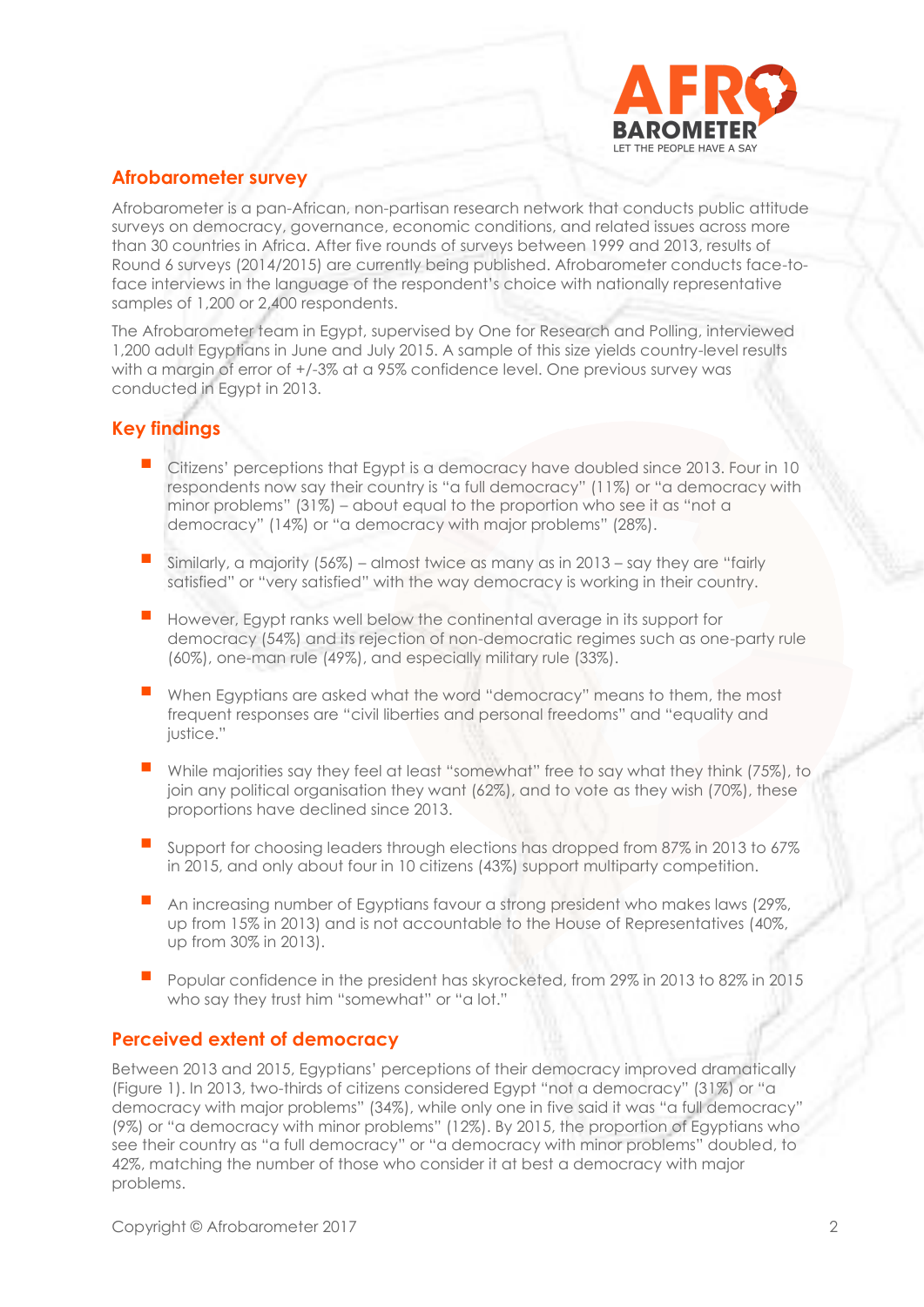

This perceived extent of democracy places Egypt below the average of 36 countries surveyed in 2014/2015 (49% who say they live in a full democracy or a democracy with minor problems), far behind Mauritius (76%), Botswana (75%), and Namibia (72%) (Figure 2) but well ahead of Sudan (22%) and Gabon (24%).

Focusing on the group with a negative view of the extent of Egypt's democracy ("not a democracy" or "a democracy with major problems"), we find that patterns are similar to those seen in 2013 (Figure 3). Younger respondents (aged 18-29) are more likely to be critical of their country's democracy (46%) than their elders (e.g. 31% of those aged 50 and older), as are citizens with at least a secondary education compared to their less-educated counterparts. Men more frequently share this view than women (44% vs. 38%), as do respondents experiencing high or moderate lived poverty<sup>1</sup> compared to wealthier citizens. One change is that urban and rural residents are now equally likely to see their country as, at best, a democracy with major problems.



## **Figure 1: Perceived extent of democracy** | Egypt | 2013-2015

**Respondents were asked:** *In your opinion how much of a democracy is Egypt today?*

<sup>&</sup>lt;sup>1</sup> Afrobarometer measures lived poverty by asking respondents how often they or their family members went without enough food, enough clean water, medicines or medical treatment, enough cooking fuel, and a cash income during the previous year. "No lived poverty" refers to full access to all five basic necessities, while "high lived poverty" refers to regular shortages of these goods and services. (For more information on the Lived Poverty Index, see Afrobarometer Policy Paper No. 29, available at www.afrobarometer.org).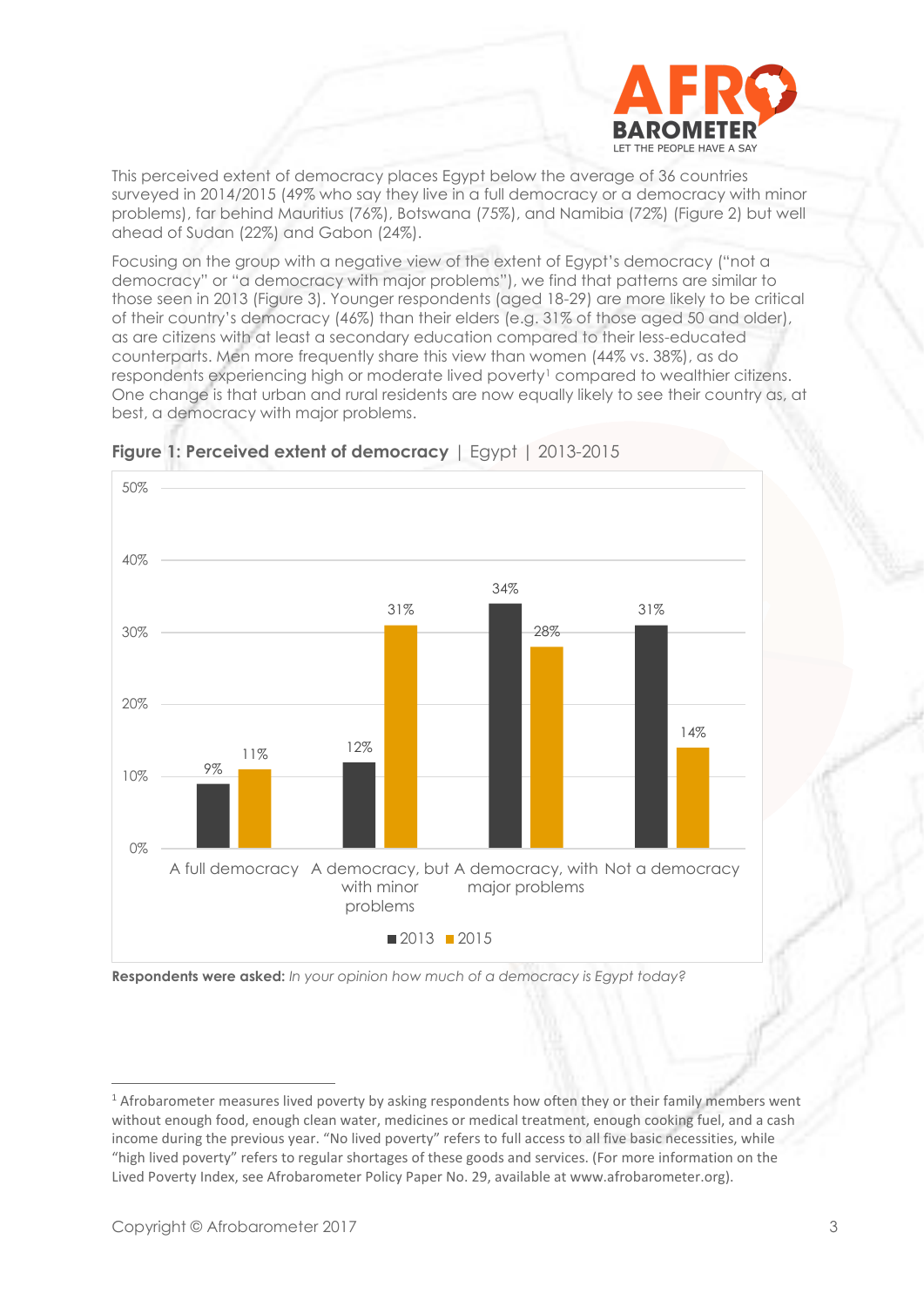



# **Figure 2: Extent of democracy** | 36 African countries | 2014/2015

**Respondents were asked:** *In your opinion, how much of a democracy is your country today? (% who say "a full democracy" or "a democracy, but with minor problems")*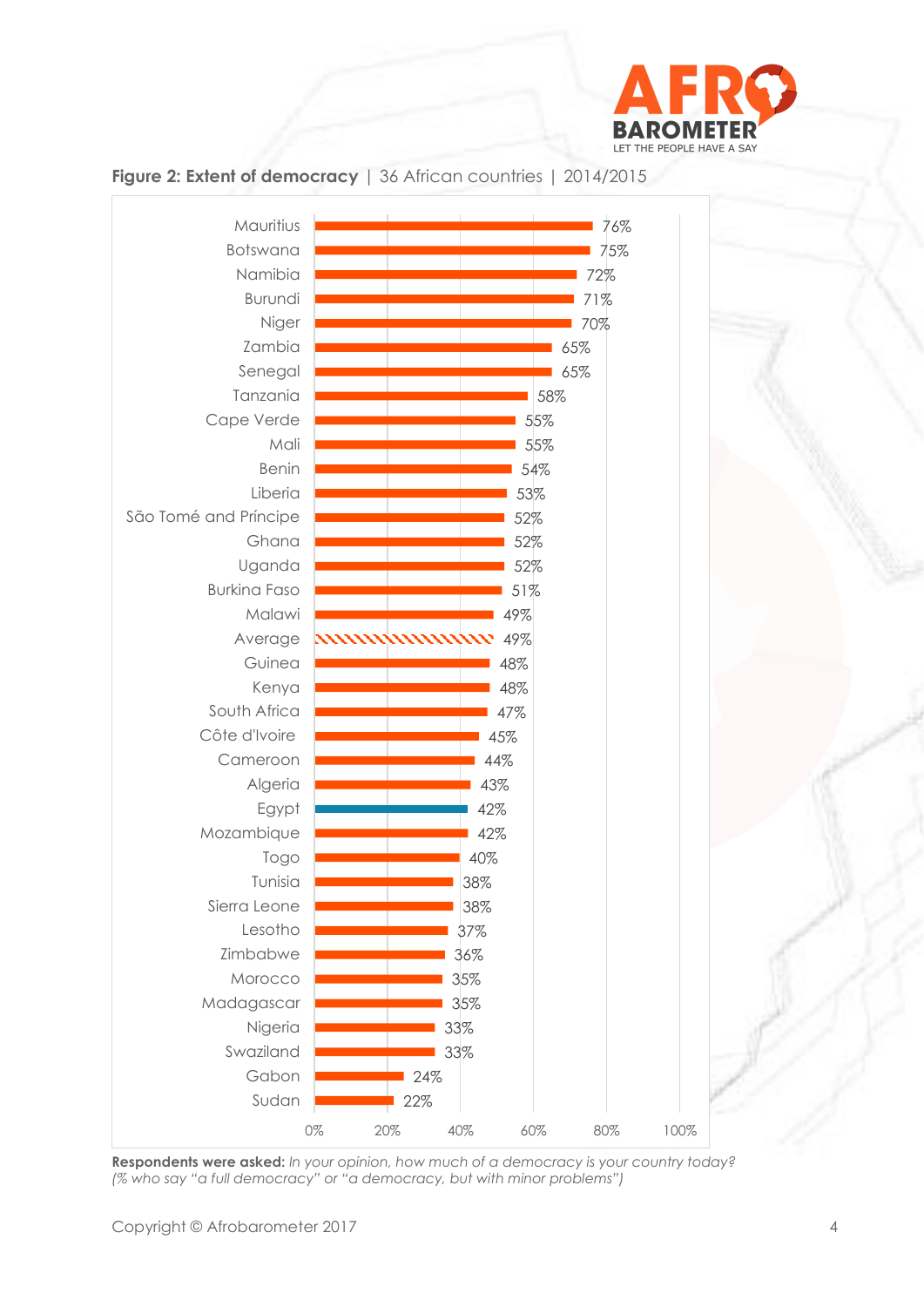





**Respondents were asked:** *In your opinion how much of a democracy is Egypt today? (% who say "not a democracy" or "a democracy with major problems")*

# **Satisfaction with democracy**

As with the perceived extent of democracy, Egyptians' satisfaction with the way their democracy is working has improved dramatically since 2013. A majority (56%) now say they are "fairly" or "very" satisfied, compared to 28% who are "not at all" or "not very" satisfied – a complete reversal of the 2013 result (Figure 4). Then, only 32% were at least fairly satisfied, while the majority of respondents at 56% were at not very satisfied with democracy or not satisfied at all.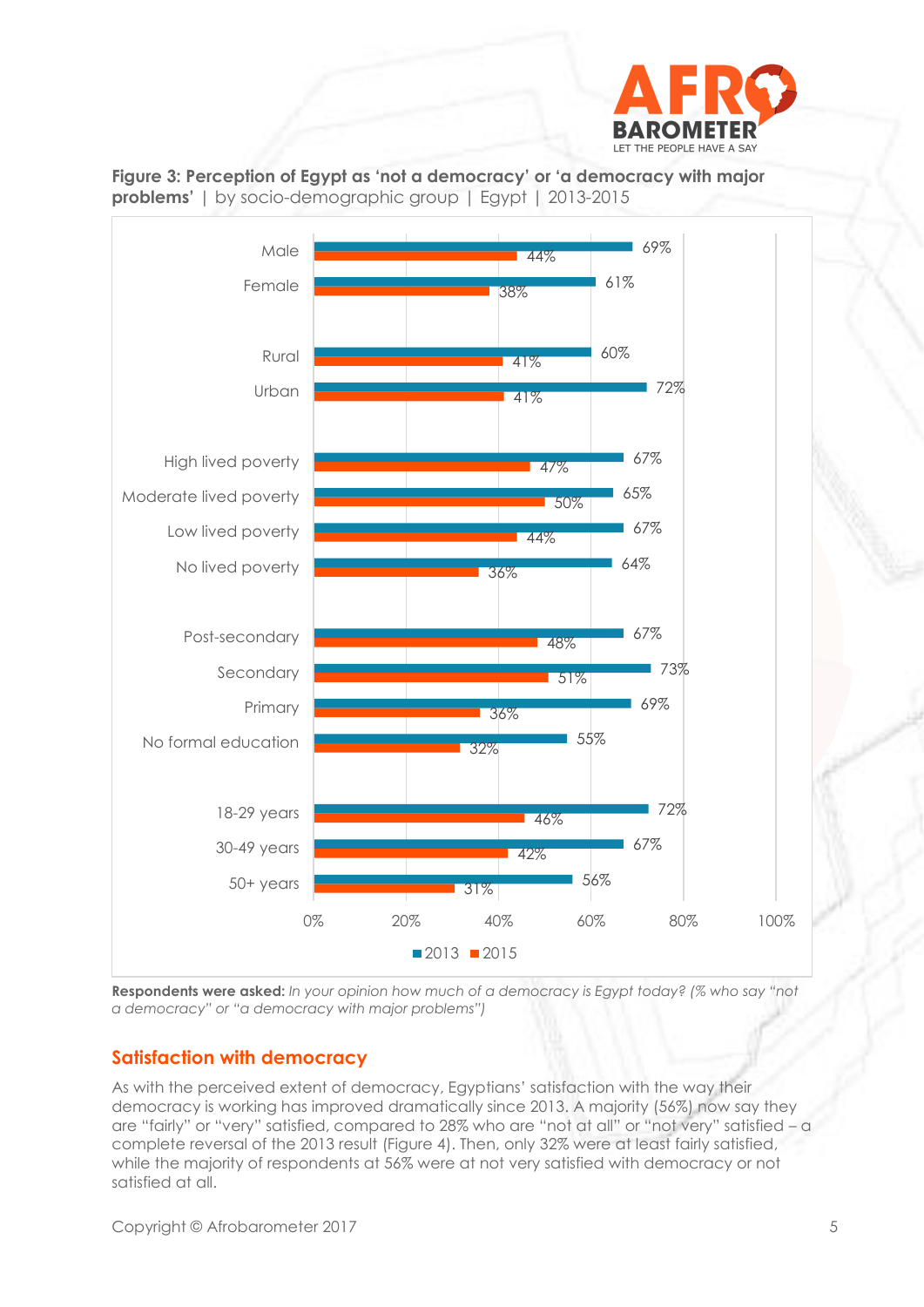



**Figure 4: Satisfaction with democracy** | Egypt | 2013-2015

**Respondents were asked:** *Overall, how satisfied are you with the way democracy works in Egypt?*

# **Support for democracy**

While satisfaction with Egyptian democracy has improved, support for democracy remains low compared to other African countries. A majority (54%) of Egyptians prefer democracy over any other political system (similar to the 2013 proportion of 56%), but this is a considerably lower level of support for democracy than the continental average (67%) (Figure 5). About one in five Egyptians (19%) say that non-democratic regimes can sometimes be preferable, and 13% say it doesn't matter what kind of regime the country has.



**Figure 5: Support for democracy** | Egypt and 36-country average | 2013-2015

**Respondents were asked:** *Which of these three statements is closest to your own opinion? Statement 1: Democracy is preferable to any other kind of government. Statement 2: In some circumstances, a non-democratic government can be preferable. Statement 3: For someone like me, it doesn't matter what kind of government we have.*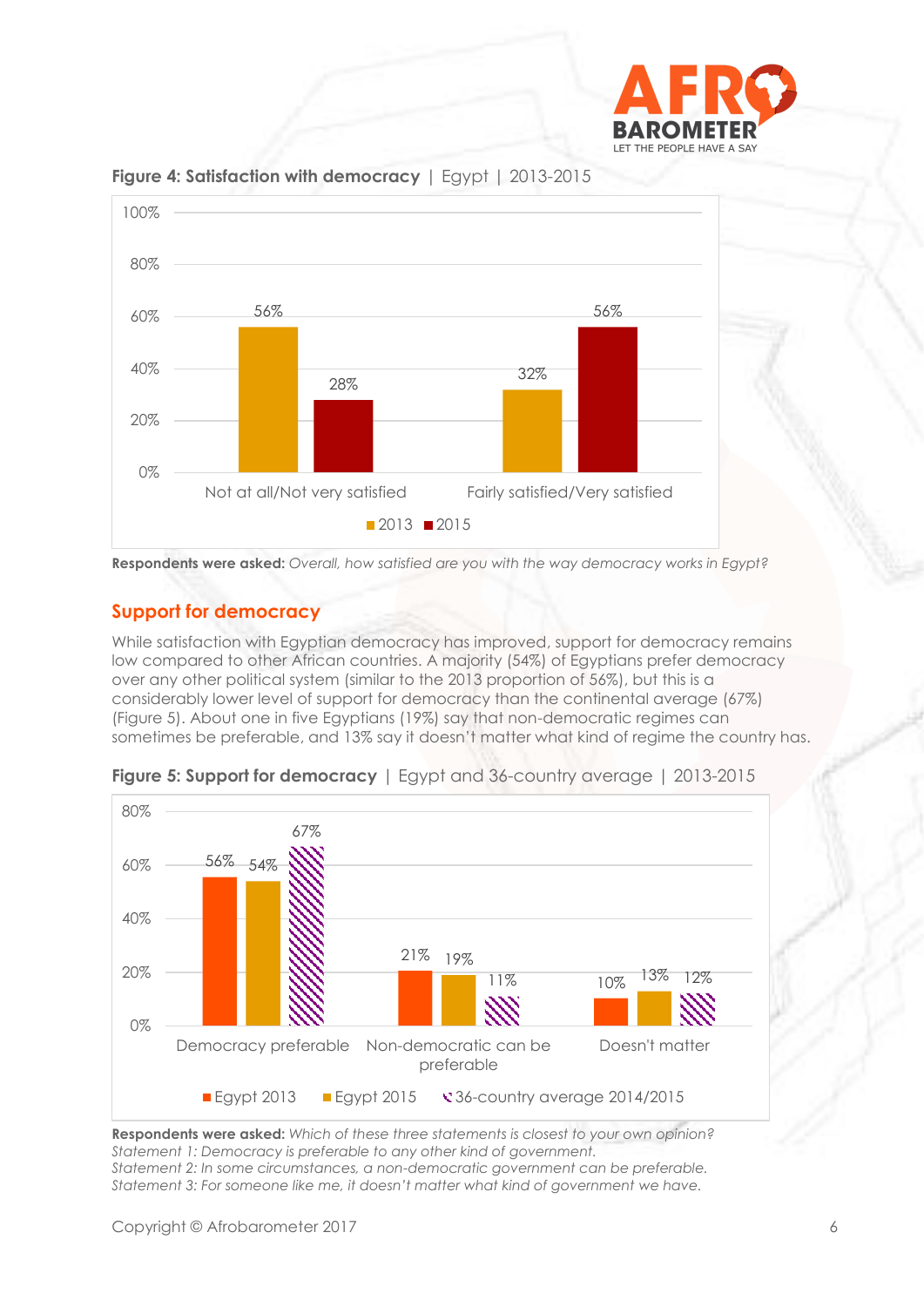

Similarly, when asked how they feel about specific non-democratic types of political systems, Egyptians report far more accepting attitudes than most Africans, and this acceptance has increased since 2013 (Figure 6). While a majority (60%) reject one-party rule, this is significantly lower than the average across 36 countries (78%) and has decreased from 79% in 2013. Less than a majority (49%) reject one-man rule, far below the 2013 proportion (77%) and the continental average (78%). And Egypt ranks dead last among 36 African countries in terms of rejecting military dictatorship (33%, about the same as in 2013).



#### **Figure 6: Rejection of non-democratic alternatives** | Egypt and 36-country average | 2013-2015

#### **Respondents were asked:**

*There are many ways to govern a country. Would you disapprove or approve of the following alternatives:* 

*- Only one political party is allowed to stand for election and hold office?*

*- The army comes in to govern the country?*

*- Elections and Parliament are abolished so that the president can decide everything? (% of respondents who "disapprove" or "disapprove strongly")*

#### **Meaning of democracy**

Popular perceptions of and satisfaction with democracy likely depend on what citizens think democracy ought to be. When Egyptians are asked what the word "democracy" means to them, the most frequent response is "civil liberties and personal freedoms" (cited as their first response by 27% of respondents), followed by "equality and justice" (20%) (Figure 7). Only one in 10 (9%) associate democracy primarily with "elections and multiparty competition," while 7% cite "majority rule" and the same percentage mention "peace, unity, and power sharing" and 14% say they "don't know" or "do not understand the question."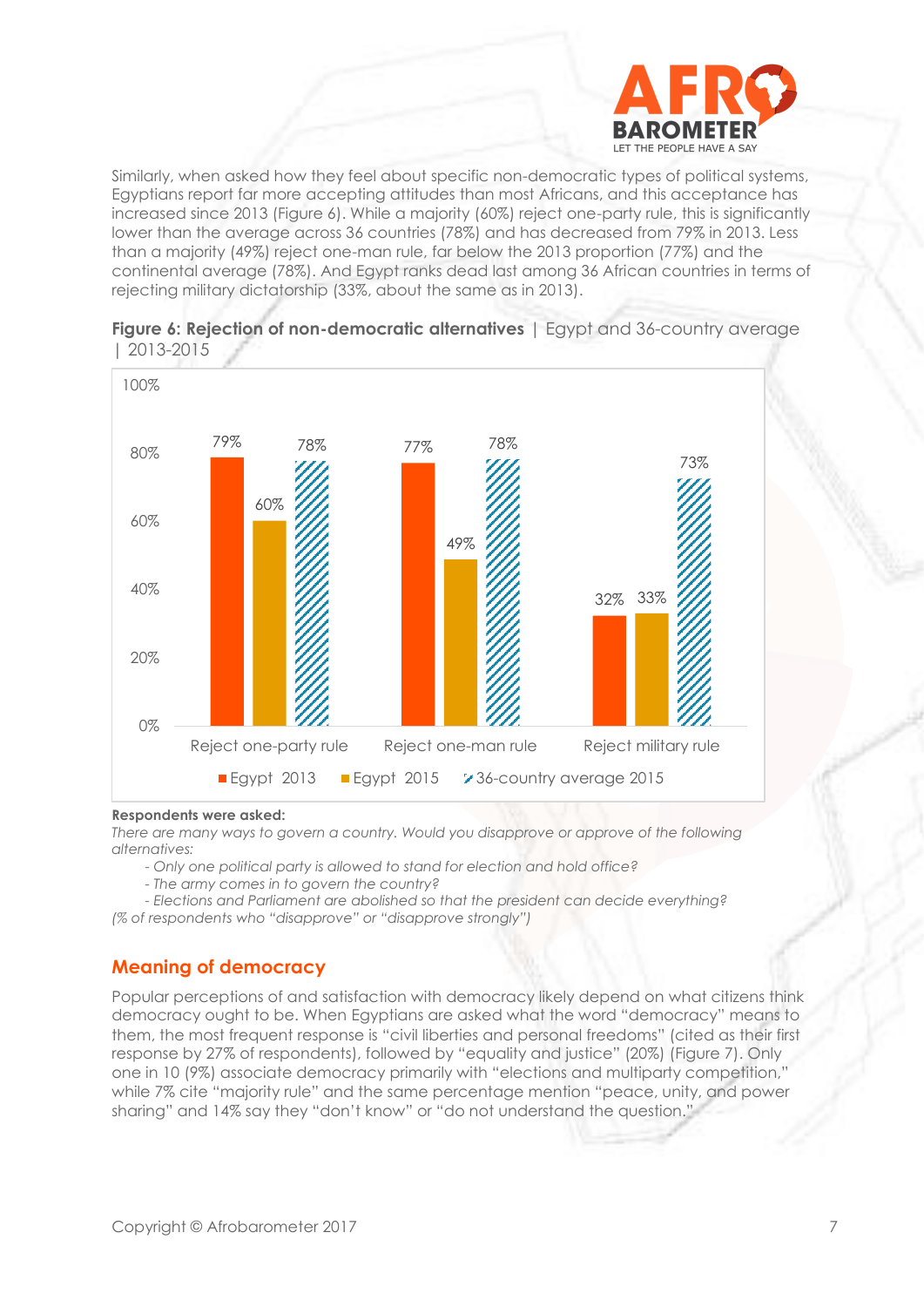



# **Figure 7: Meaning of democracy** | Egypt | 2015

**Respondents were asked:** *What, if anything, does "democracy mean to you? (Note: Respondents could give up to three answers. Percentages shown reflect the first answer.)*

# **Personal and political freedoms**

If the most common understanding of "democracy" in Egypt is "civil liberties/personal freedoms," how do Egyptians perceive their freedoms? Majorities of respondents say they feel "somewhat" or "completely" free to say what they think (75%), to join any political

To further explore this data, please visit Afrobarometer's online data analysis facility at www.afrobarometer.org/online-data-analysis.

organisation (62%), and to choose whom to vote for (70%). But these proportions have decreased compared to 2013, especially with regard to vote choice by 9 percentage points) (Figure 8). Moreover, fewer respondents report that people "never" or "rarely" have to be careful about what to say about politics (38% in

2015 vs. 44% in 2013). Conversely, the perception that opposition parties are "never" or "rarely" silenced by the government has increased, from 33% in 2013 to 43%.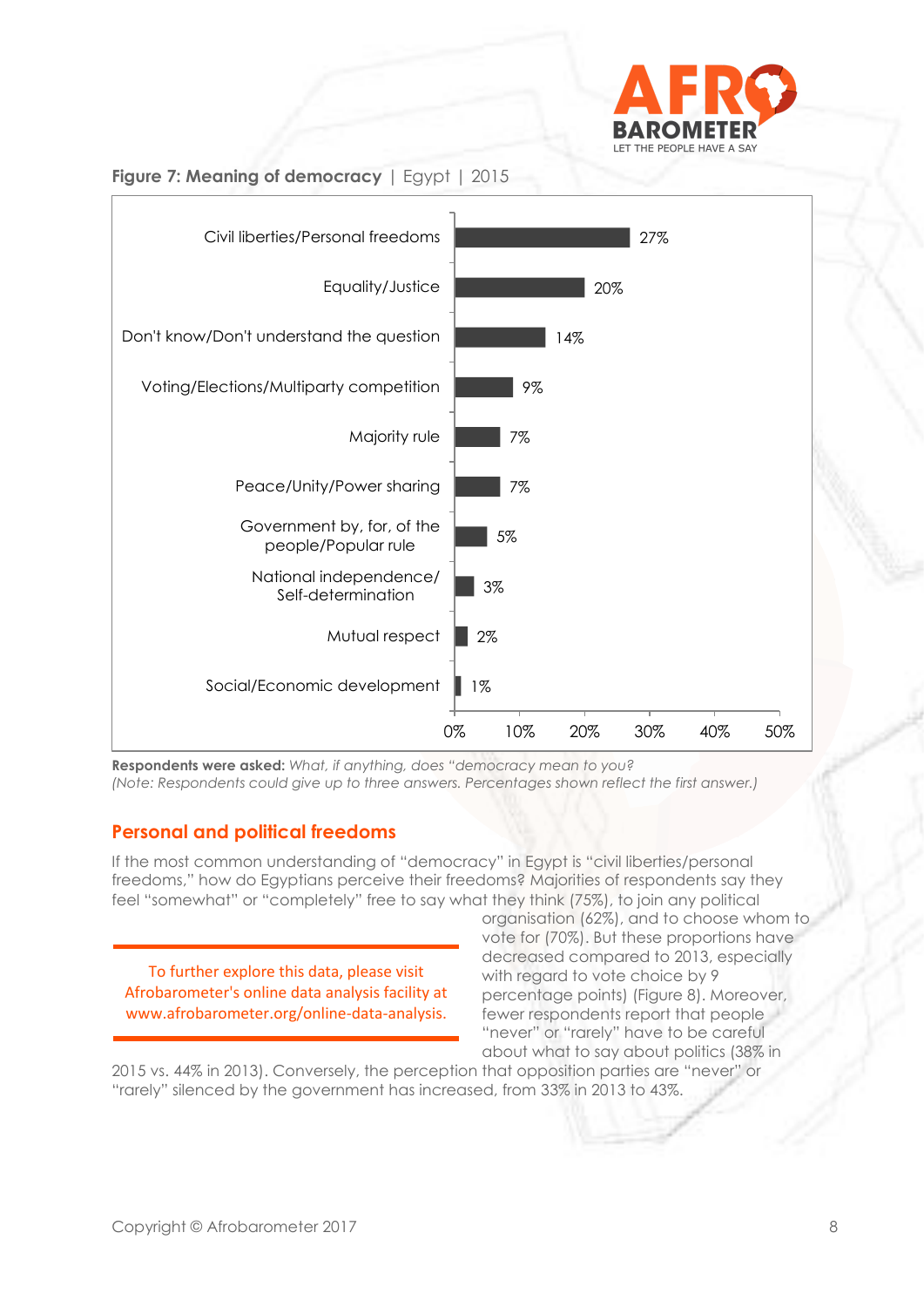



**Figure 8: Personal and political freedoms** | Egypt | 2013-2015

**Respondents were asked:** 

- *In this country, how free are you: To say what you think? To join any political organisation you want? To choose who to vote for without feeling pressured? (% who say they feel "somewhat" or "completely" free)*
- *In your opinion, how often, in this country: Are opposition parties or their supporters silenced by the government? Do people have to be careful of what they say about politics?*

# **Party competition and accountability**

Given the differences in what democracy means to people and changes in perceptions of their democracy, it is worth examining how Egyptians feel about some core democratic concepts, such as free elections, party competition, and government accountability.

Support for regular, open, and honest elections as the best way to choose leaders has declined, from 87% in 2013 to 67% (Figure 9).

Moreover, only about four of 10 Egyptians (43%) support multiparty competition, while about the same proportion "agree" or "agree very strongly" that "since elections sometimes produce bad results, we should adopt other methods for choosing this country's leaders." And a slim majority (51%) say that multiparty competition "often" or "always" leads to violent conflict, although the proportion who say this "rarely" or "never" happens has doubled since 2013 (from 17% to 33%).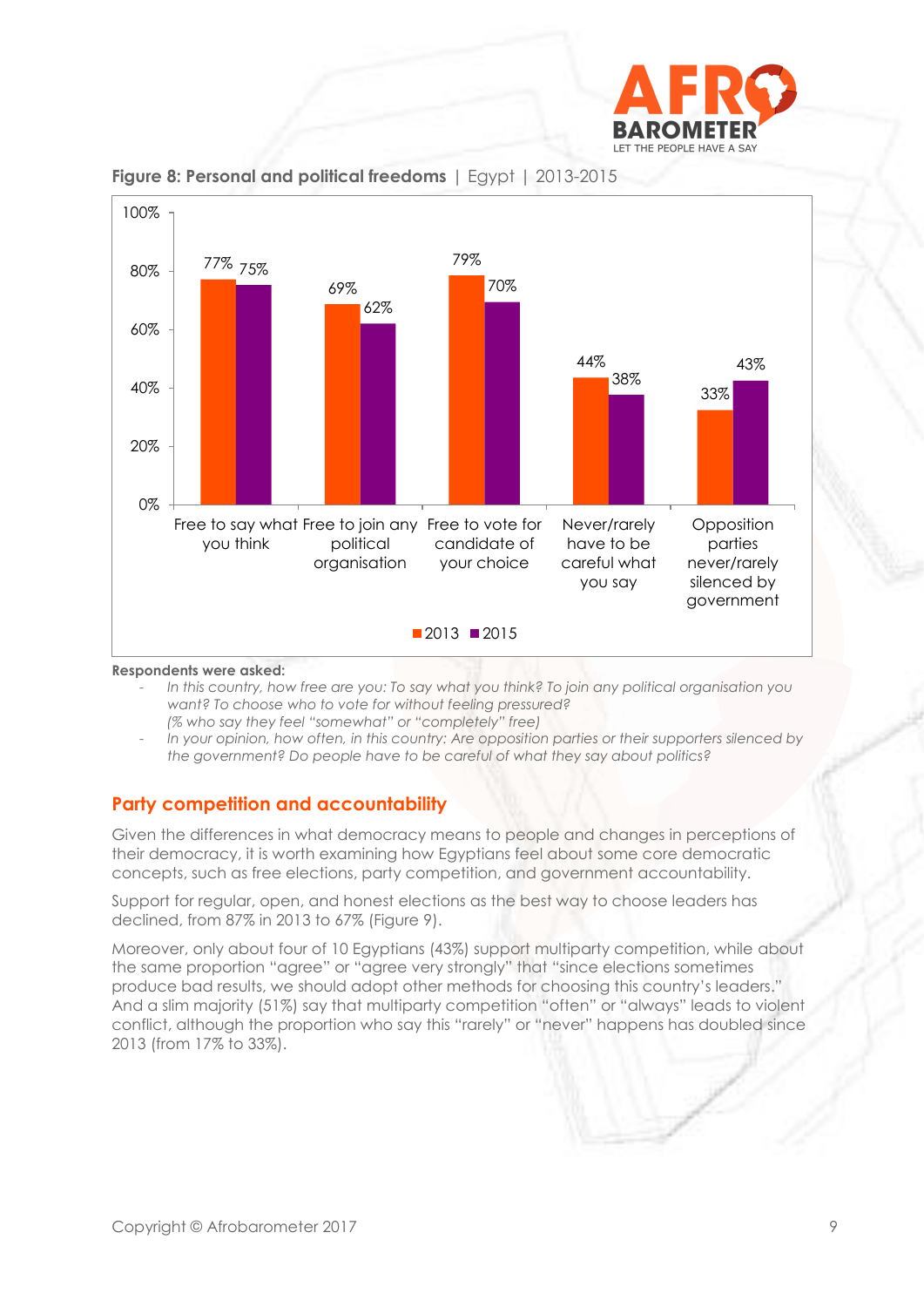

**Figure 9: Perceptions of party competition and government accountability** | Egypt | 2013-2015



#### **Respondents were asked:**

- *Which of the following statements is closest to your view?*
- *Statement 1: We should choose our leaders in this country through regular, open, and honest elections.*
- *Statement 2: Since elections sometimes produce bad results, we should adopt other methods for choosing this country's leaders.*
- *(% who "agree" or "agree very strongly" with Statement 1)*

- *Which of the following statements is closest to your view? Statement 1: Political parties create division and confusion; it is therefore unnecessary to have many political parties in Egypt. Statement 2: Many political parties are needed to make sure that Egyptians have real choices in who governs them. (% who "agree" or "agree very strongly" with Statement 2)*

- *In your opinion, how often, in this country, does competition between political parties lead to violent conflict? (% who say "rarely" or "never")*
- *Which of the following statements is closest to your view? Statement 1: It is more important to have a government that can get things done, even if we have no influence over what it does. Statement 2: It is more important for citizens to be able to hold government accountable, even if that means it makes decisions more slowly. (% who "agree" or "agree very strongly" with Statement 2)*

#### **Perceptions of the president**

As discussed above, Egyptians have become less critical of non-democratic political systems, such as one-party or one-man rule, and more open to the idea of choosing leaders through modes other than elections. Does this apparent decline in support for democratic practices reflect changes in their perceptions of their president?

We find a shift in popular views of who should make laws: The proportion who say assign this role to the House of Representatives dropped from 69% in 2013 to a bare majority (51%) in 2015, while the share of respondents who say that the president should make laws almost doubled, from 15% to 29% (Figure 10).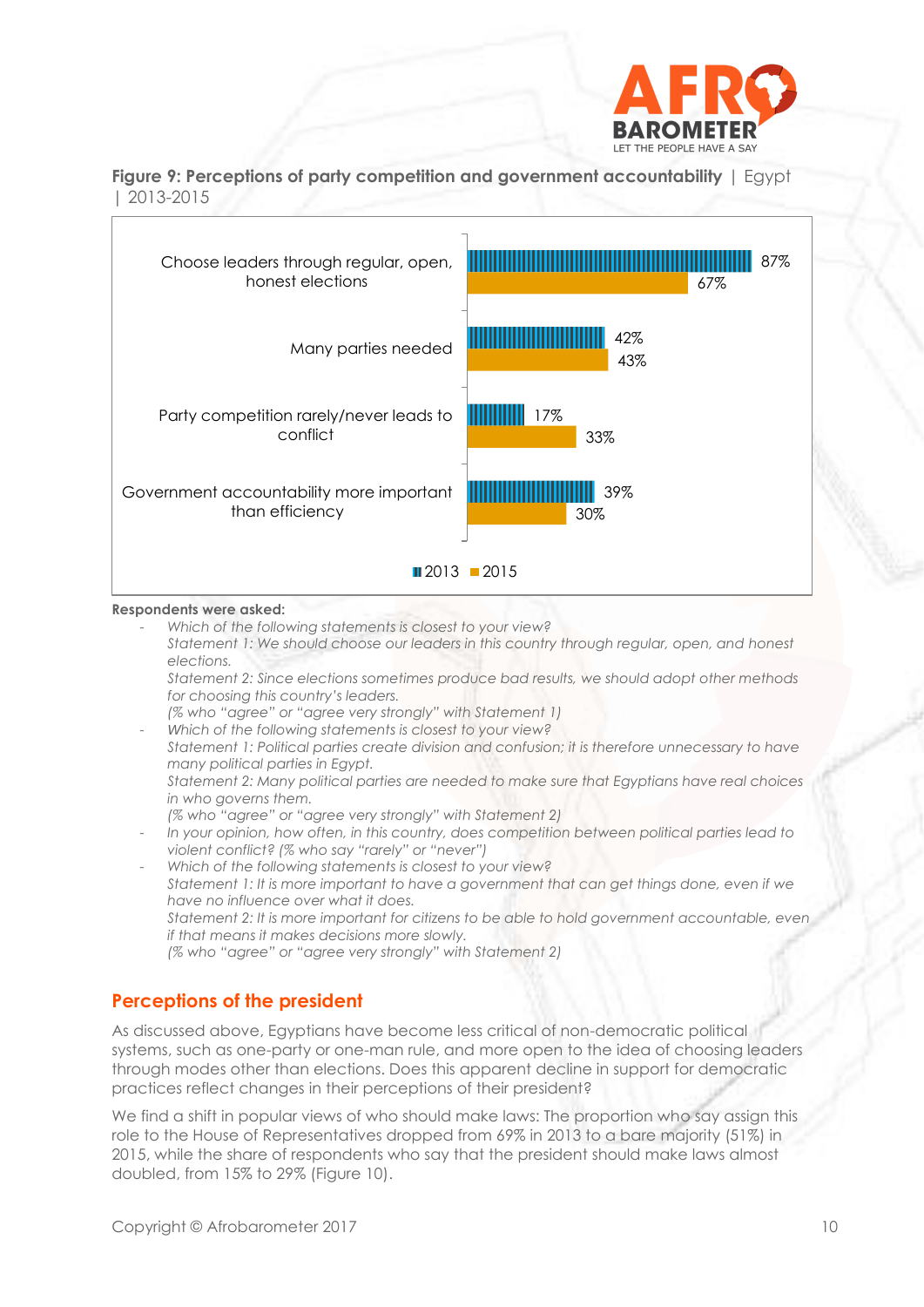

Regardless of who makes the laws, a majority (57%) of Egyptians say the president must obey the laws and courts; the share of respondents who instead believe that the president should not be bound by laws even decreased slightly, from 32% in 2013 to 28%.

About half (51%) of Egyptians say their president in fact "rarely" or "never" ignores the law – an almost twofold increase compared to 2013 (28%), when Morsi was in power.

But a declining number of Egyptians say that the president should be accountable to the House of Representatives for how taxpayers' money is spent (56% vs. 48%).



## **Figure 10: Perceptions of the president** | Egypt | 2013-2015

#### **Respondents were asked:**

- *Which of the following statements is closest to your view? Statement 1: Members of the House of Representatives represent the people; therefore they should make laws for this country, even if the president does not agree. Statement 2: Since the president represents all of us, he should pass laws without worrying about what the House of Representatives thinks. (% who "agree" or "agree very strongly" with each statement)* - *Which of the following statements is closest to your view? Statement 1: Since the president was elected to lead the country, he should not be bound by laws or court decisions that he thinks are wrong. Statement 2: The president must always obey the laws and the courts, even if he thinks they are wrong. (% who "agree" or "agree very strongly" with each statement)* In your opinion, how often, in this country, does the president ignore the courts and laws of the *country?*
- *Which of the following statements is closest to your view? Statement 1: The House of Representatives should ensure that the president explains to it on a regular basis how his government spends taxpayers' money. Statement 2: The president should be able to devote his full attention to developing the country rather than wasting time justifying his actions (% who "agree" or "agree very strongly" with each statement)*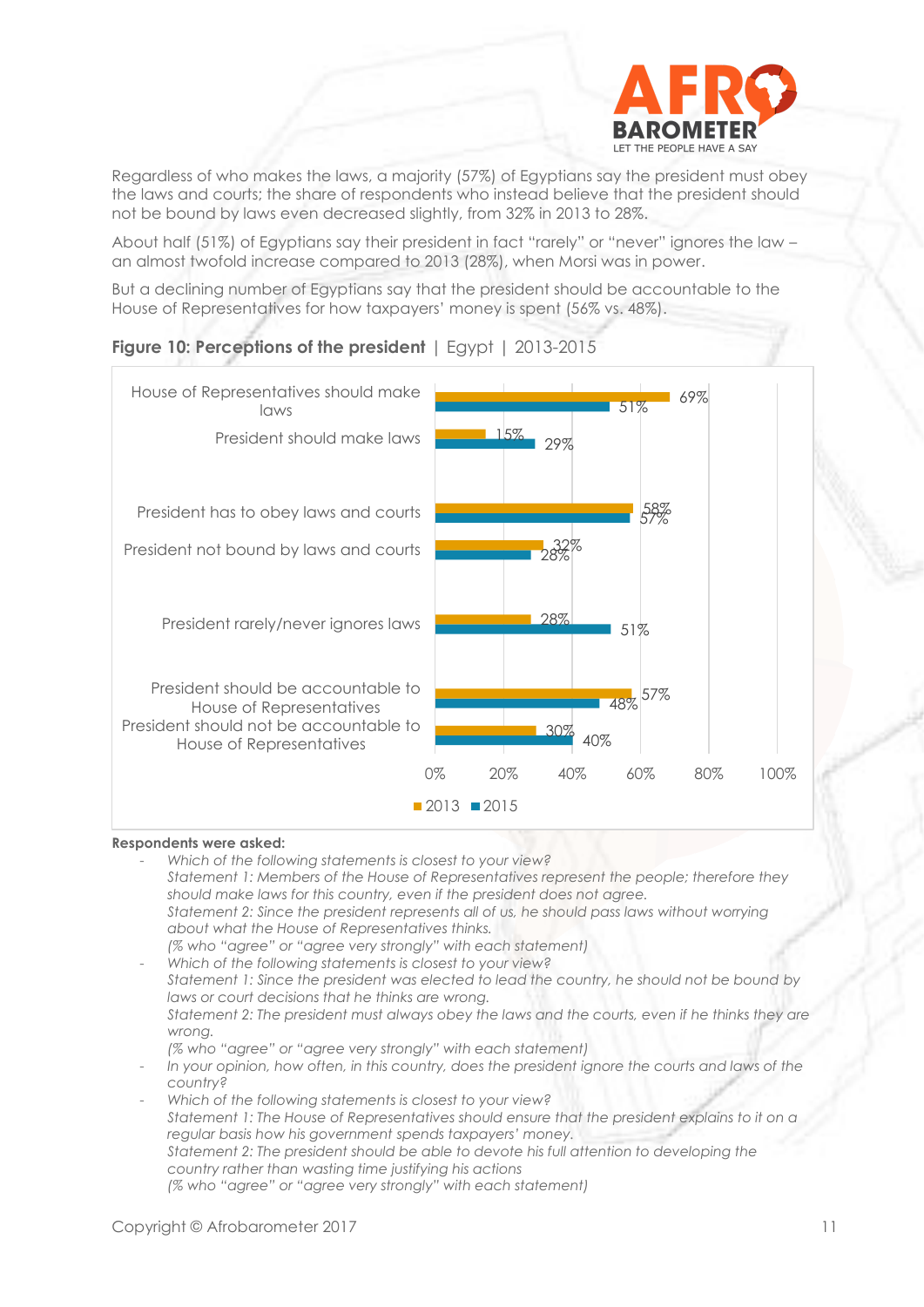

In sum, Egyptians appear to have become more supportive of a strong executive – a trend that may reflect increasing trust that Egyptians place in their president after almost half a decade of political turmoil.

Popular trust in the president almost tripled between 2013 and 2015, shooting up from 29% to 82% of citizens who say they trust him "somewhat" or "a lot" (Figure 11). This exceeds even public trust in the army, which decreased slightly (from 86% to 80%). Trust in the police and in local government councils also climbed sharply during the period.





**Respondents were asked:** *How much do you trust each of the following, or haven't you heard enough about them to say? (% who say "somewhat" or "a lot")* 

#### **Conclusion**

After the uncertainties of the 2011 Arab Spring and the toppling of longtime leader Hosni Mubarak, many Egyptians saw the ascent of President al-Sisi as a chance for greater stability. Despite considerable international criticism of al-Sisi, after his first year in office we find sharp increases in the number of Egyptians who say that their country is democratic and who are satisfied with the way democracy is working. Yet Egyptians also feel less free than in 2013, and support for democracy and multiparty elections remains low compared to other African countries. Somewhat surprisingly, Egyptians also report more accepting attitudes toward one-party rule and one-man rule, and a growing number of citizens voice support for a strong president who makes laws and, though bound by courts and laws, is not accountable to the House of Representatives. One explanation might be the dramatic increase in popular trust in the president, which has surpassed public confidence in the army, police, and courts but is also subject to the ever-changing winds of politics.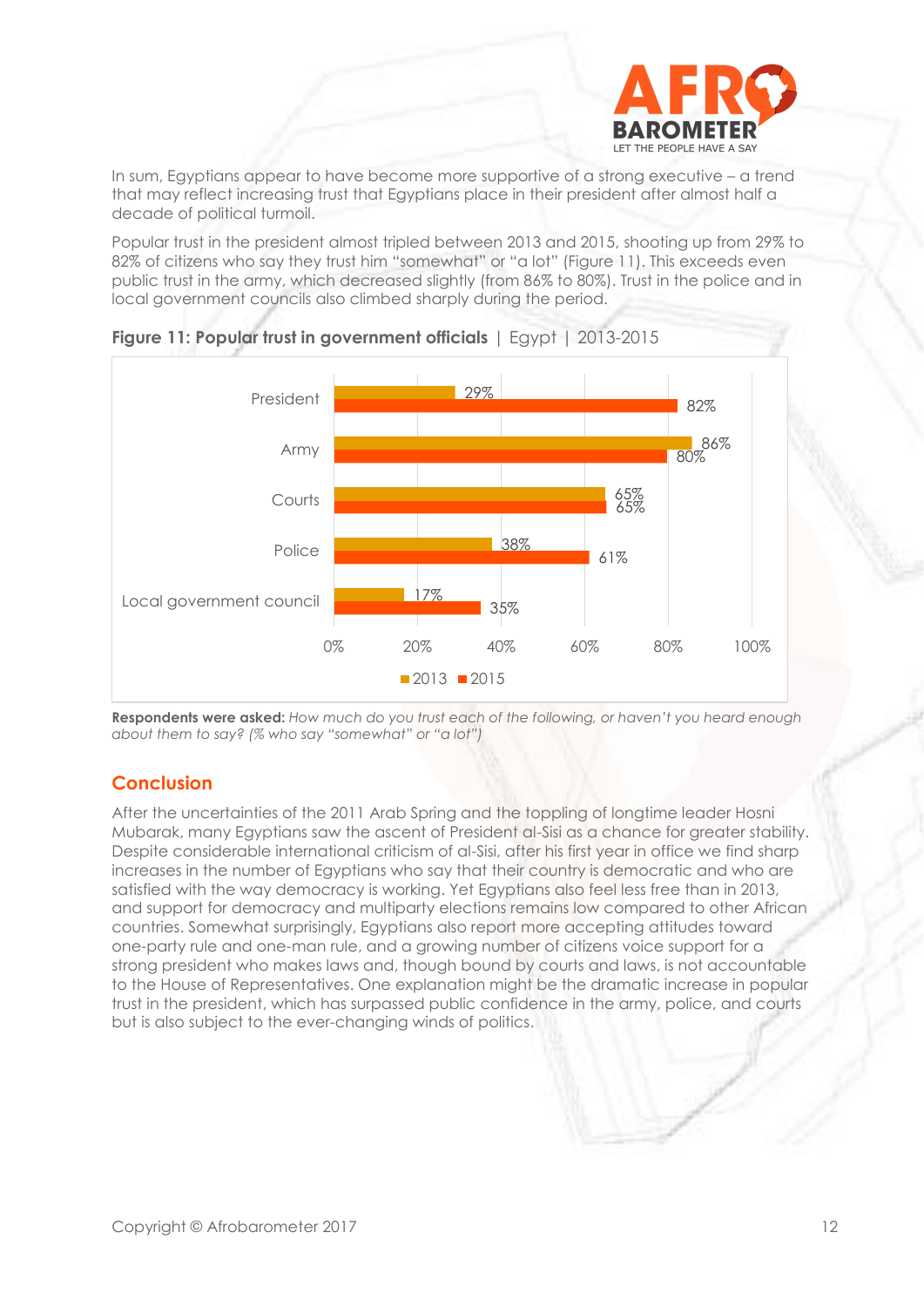

# **References**

- Economist. (2016). The Arab winter. 9 January 2016. [http://www.economist.com/news/middle-east](http://www.economist.com/news/middle-east-and-africa/21685503-five-years-after-wave-uprisings-arab-world-worse-ever)[and-africa/21685503-five-years-after-wave-uprisings-arab-world-worse-ever.](http://www.economist.com/news/middle-east-and-africa/21685503-five-years-after-wave-uprisings-arab-world-worse-ever)
- Economist. (2015). A dud return to democracy. 10 October 2015. [http://www.economist.com/news/leaders/21672217-president-abdel-fattah-al-sisi-taking](http://www.economist.com/news/leaders/21672217-president-abdel-fattah-al-sisi-taking-egypt-down-familiar-dead-end-dud-return-democracy)[egypt-down-familiar-dead-end-dud-return-democracy.](http://www.economist.com/news/leaders/21672217-president-abdel-fattah-al-sisi-taking-egypt-down-familiar-dead-end-dud-return-democracy)
- Freedom House. (2016). Country report: Egypt. Available at<https://freedomhouse.org/report/> freedom-press/2016/Egypt.
- Hashem, M. (2016). Sisi: Egypt has completed a democratic transition. Al Jazeera, 13 February 2016. [http://www.aljazeera.com/news/2016/02/sisi-egypt-completed-democratic-transition](http://www.aljazeera.com/news/2016/02/sisi-egypt-completed-democratic-transition-doctors-protest-160)[doctors-protest-1602](http://www.aljazeera.com/news/2016/02/sisi-egypt-completed-democratic-transition-doctors-protest-160)13195244238.html.
- New Arab. (2016). President Sisi says democracy is returning to Egypt. 12 February 2016. https://www.alaraby.co.uk/english/news/2016/2/13/president-sisi-says-democracy-isreturning-to-egypt.